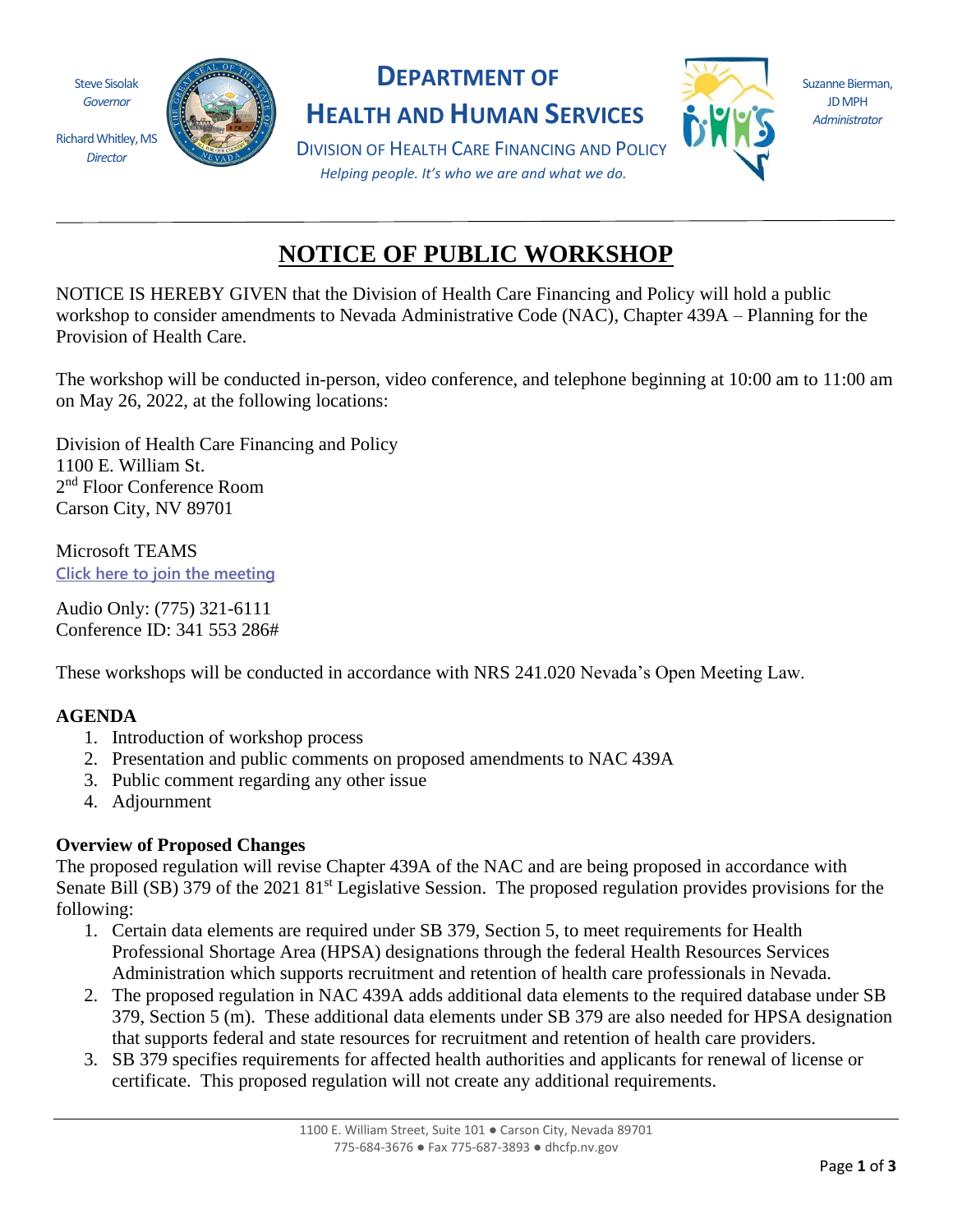- 4. To collect these data elements, SB 379 requires the Department of Health and Human Services to develop data requests and make them electronically available to certain health professional licensing boards, which shall provide links to their respective applicants. Health care professionals renewing their licenses are encouraged, but not required, to complete the data request as part of the renewal process.
- 5. Applicants are not subject to disciplinary action, including, without limitation, refusal to issue the biennial registration or renew the license, for refusal or failure to complete a data request.
- 6. There are no fees associated with this proposed regulation.

Members of the public may make oral comments at this meeting. Persons wishing to submit written testimony or documentary evidence may submit the material to the Primary Care Office at [nvpco@health.nv.gov](mailto:nvpco@health.nv.gov) or at the following address no later than May 26, 2022:

> Division of Health Care and Finance and Policy Medical Programs Unit / Primary Care Office 1100 East William Street, Suite 101 Carson City, NV 89701

Members of the public who require special accommodations or assistance at the workshops are required to notify the Primary Care Office in writing to the above address, email address, or by calling (775) 350-0786 at least five (5) working days prior to the date of the public workshop.

You may contact Erin Lynch by calling (775) 350-0786 for further information on the proposed regulation or how to obtain copies of the supporting documents.

A copy of the notice and the proposed regulation are on file for inspection and/or may be copied at the following locations during normal business hours:

| Division of Health Care Financing and Policy<br>1100 E. William St., Suite 101<br>Carson City, NV 89701 | Division of Health Care Financing and Policy<br><b>Reno District Office</b><br>745 W. Moana Lane, Suite 200<br>Reno, NV 89509 |
|---------------------------------------------------------------------------------------------------------|-------------------------------------------------------------------------------------------------------------------------------|
| Division of Health Care Financing and Policy                                                            |                                                                                                                               |
| Elko District Office                                                                                    | Department of Health and Human Services                                                                                       |
| 1010 Ruby Vista Drive, Suite 103                                                                        | 400 West King Street, Suite 300                                                                                               |
| Elko, NV 89801                                                                                          | Carson City, NV 89703                                                                                                         |
| Division of Health Care Financing and Policy                                                            | Nevada State Library and Archives                                                                                             |
| Las Vegas District Office                                                                               | 100 Stewart Street                                                                                                            |
| 1210 S. Valley View, Suite 104                                                                          | Carson City, NV                                                                                                               |
| Las Vegas, NV 89102                                                                                     |                                                                                                                               |

A copy of the proposed regulation and small business impact statement can be found on the Division of Health Care Financing and Policy web page: [https://dhcfp.nv.gov/Public/Home/.](https://dhcfp.nv.gov/Public/Home/)

A copy of the public workshop notice can also be found at Nevada Legislature's web page: [https://www.leg.state.nv.us/App/Notice/A/.](https://www.leg.state.nv.us/App/Notice/A/)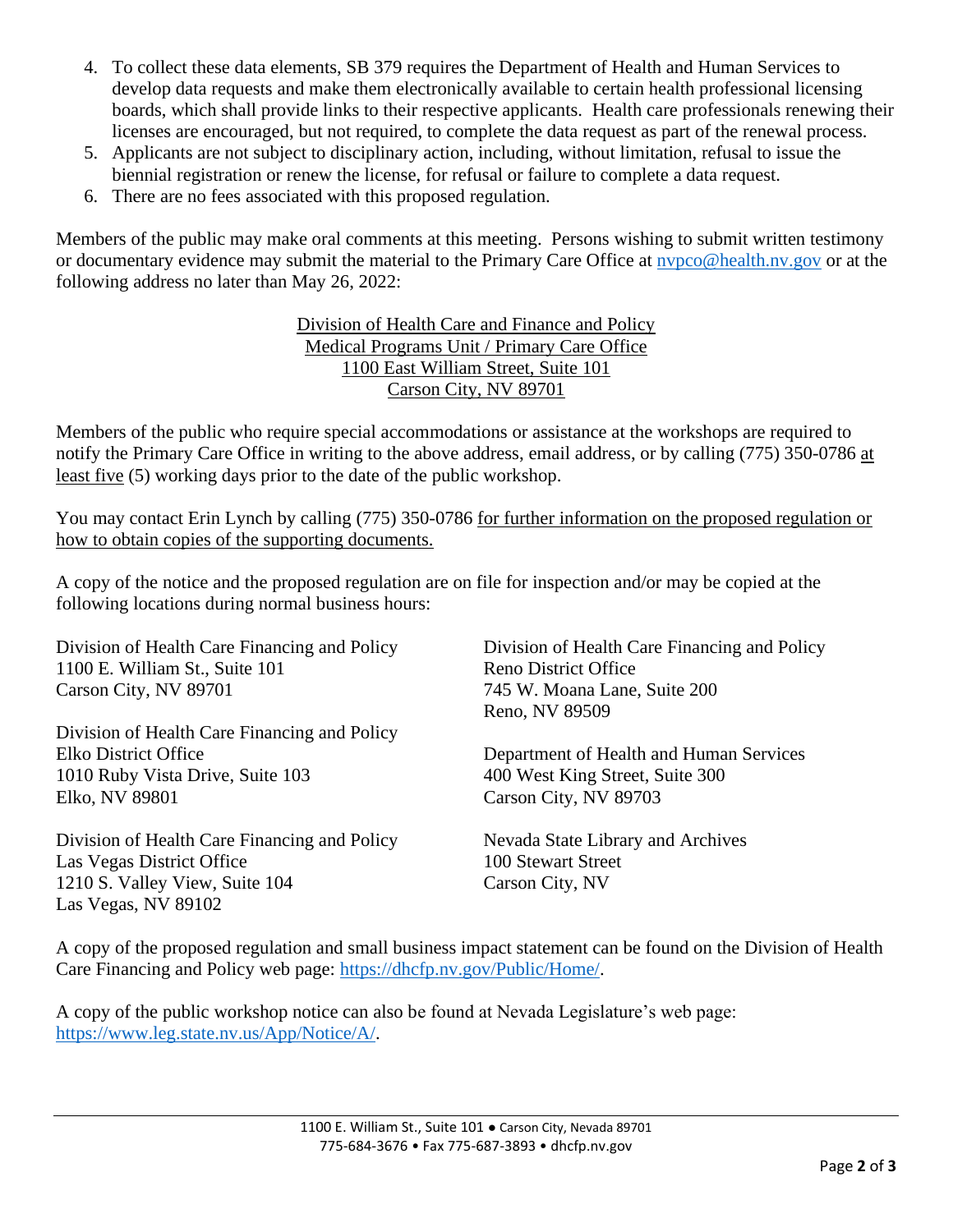A copy of this notice has been posted at the following locations:

- 1. Division of Health Care Financing and Policy, 1100 East William Street, Suite 101, Carson City
- 2. Division of Health Care Financing and Policy, 1010 Ruby Vista Drive, Suite 103, Elko
- 3. Division of Health Care Financing and Policy, 1210 S. Valley View, Suite 104, Las Vegas
- 4. Division of Health Care Financing and Policy, 745 W. Moana Lane, Suite 200, Reno
- 5. Department of Health and Human Services, 400 West King Street, Suite 300, Carson City
- 6. Nevada State Library and Archives, 100 Stewart St., Carson City

Copies may be obtained in person, by mail, or by calling the Division of Health Care Financing and Policy at (775) 684-3676 (Carson City) or (702) 668-4280 (Las Vegas).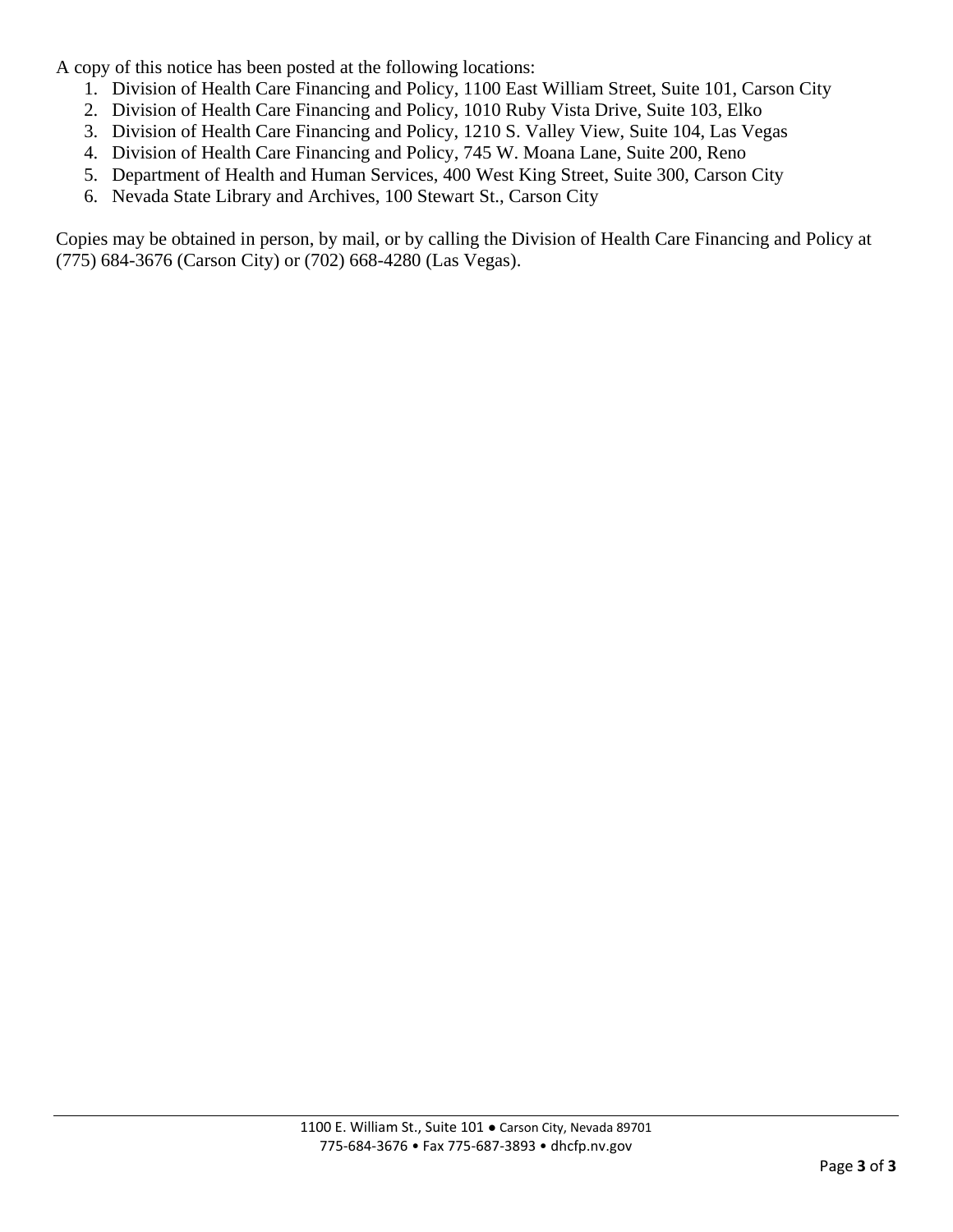#### PROPOSED REGULATION OF THE DEPARTMENT OF HEALTH AND HUMAN SERVICES LCB File No. 2022

EXPLANATION – Matter in *italics* is new; matter in brackets [omitted material] is material to be omitted.

AUTHORITY: §1, NRS 439A.081 as amended by section 5 of Senate Bill No. 379

A REGULATION relating to the Department of Health and Human Services; setting forth various requirements related to establishing and maintaining a database of information collected from applicants for the renewal of a license, certificate or registration as a provider of health care. The information collected may include the following items, which may be estimated: percentage of patients with Medicaid coverage; percentage of patients using the sliding fee scale; percentage of patients who are Homeless, American Indian, Migrant FW, or Seasonal MFW; if physician is accepting new patients; average number of patients seen in a week; average number of outpatient visits per year; average wait time (days) for routine/non-urgent appointment; average wait time (minutes) once patients arrive in the office; if physician status includes National Health Service Corp; J-1 Visa Waiver Holder; H-1B Visa Holder; Locum Tenens, Hospitalist, Resident/Intern, Federal Provider, State Loan Repayment, Restricted License, or Instructor.

 **Section 1.** Chapter 439A of NAC is hereby amended by adding thereto the provisions set forth as sections 2 to #, inclusive, of this regulation.

 **Sec. 2.** *For the purposes of section 5 of Senate Bill No. 379, chapter 439A, Statutes of Nevada 2021, at page #### (NRS 439A.####), an applicant for renewal of license, certificate or registration as a provider of health care may report the following:*

- *1. percentage of patients with Medicaid coverage;*
- *2. percentage of patients using the sliding fee scale;*
- *3. percentage of patients who are Homeless, American Indian, Migrant Farm Worker (defined as*

*a migratory agricultural worker, generally defined as an individual whose principal*

*employment is in agriculture on a seasonal basis, who has been so employed within the last*

*twenty-four months, who establishes for the purposes of such employment a temporary*

*adobe.), or Seasonal Migrant Farm Worker;*

- *4. whether physician is accepting new patients;*
- *5. average number of patients seen in a week;*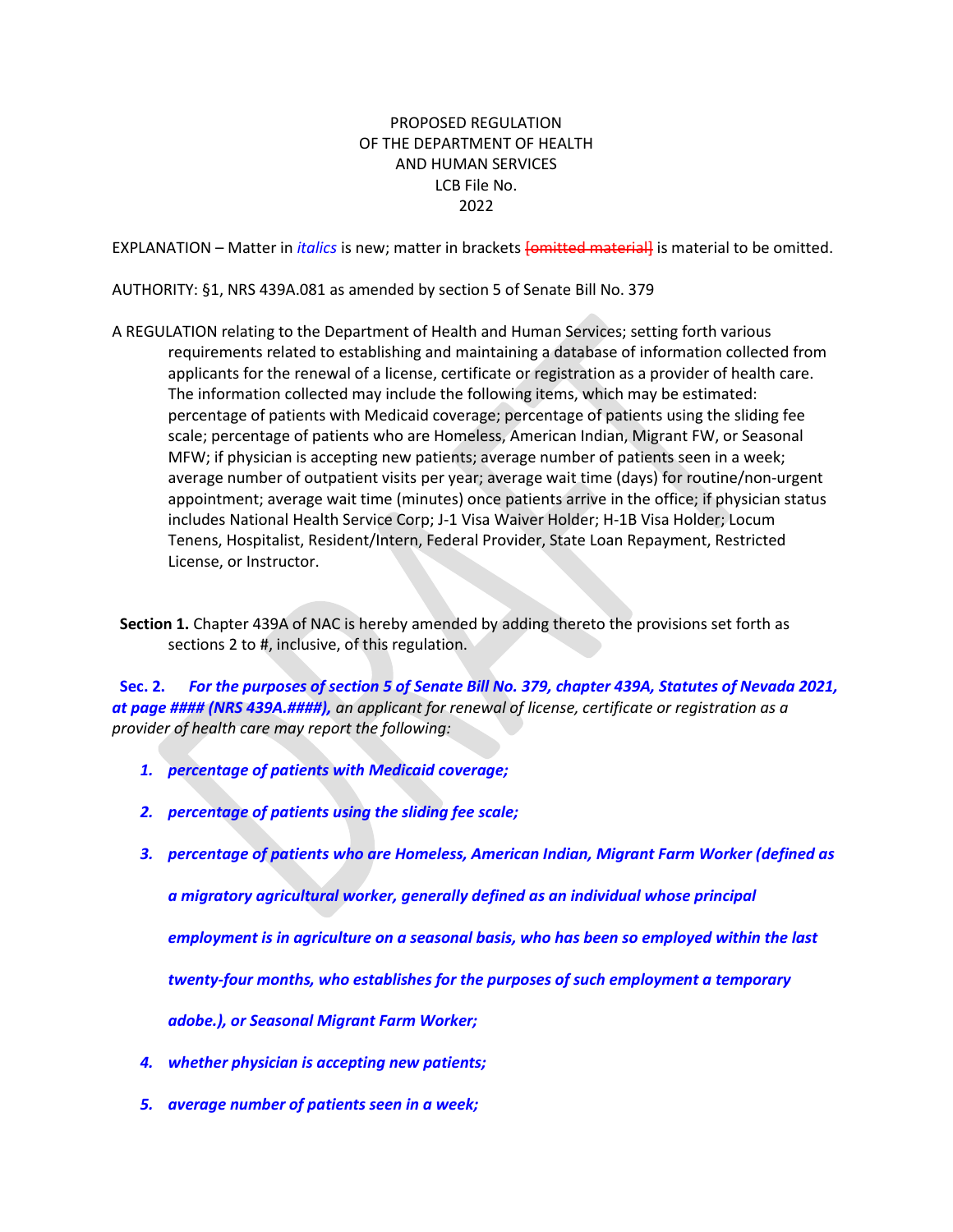- *6. average number of outpatient visits per year;*
- *7. average wait time (days) for routine/non-urgent appointment;*
- *8. average wait time (minutes) once patients arrive in the office;*
- *9. whether physician status includes National Health Service Corp; J-1 Visa Waiver Holder; H-1B Visa Holder; Locum Tenens, Hospitalist, Resident/Intern, Federal Provider, State Loan Repayment, Restricted License, or Instructor.*
- *10. if the applicant is renewing a license for the practice of dentistry pursuant to Nevada Revised Statutes Chapter 631, the number of Auxiliaries the provider has (Common dental auxiliaries include receptionist, dental assistant, dental hygienist, and dental lab technician.);*
- *11. Whether the provider's status or location will change, within the next year and the reason for the change, indicating as follows:*
	- *a. Retiring;*
	- *b. Decreasing Hours;*
	- *c. Increasing Hours;*
	- *d. Moving to different practice;*
	- *e. Moving out of state; or*
	- *f. Other*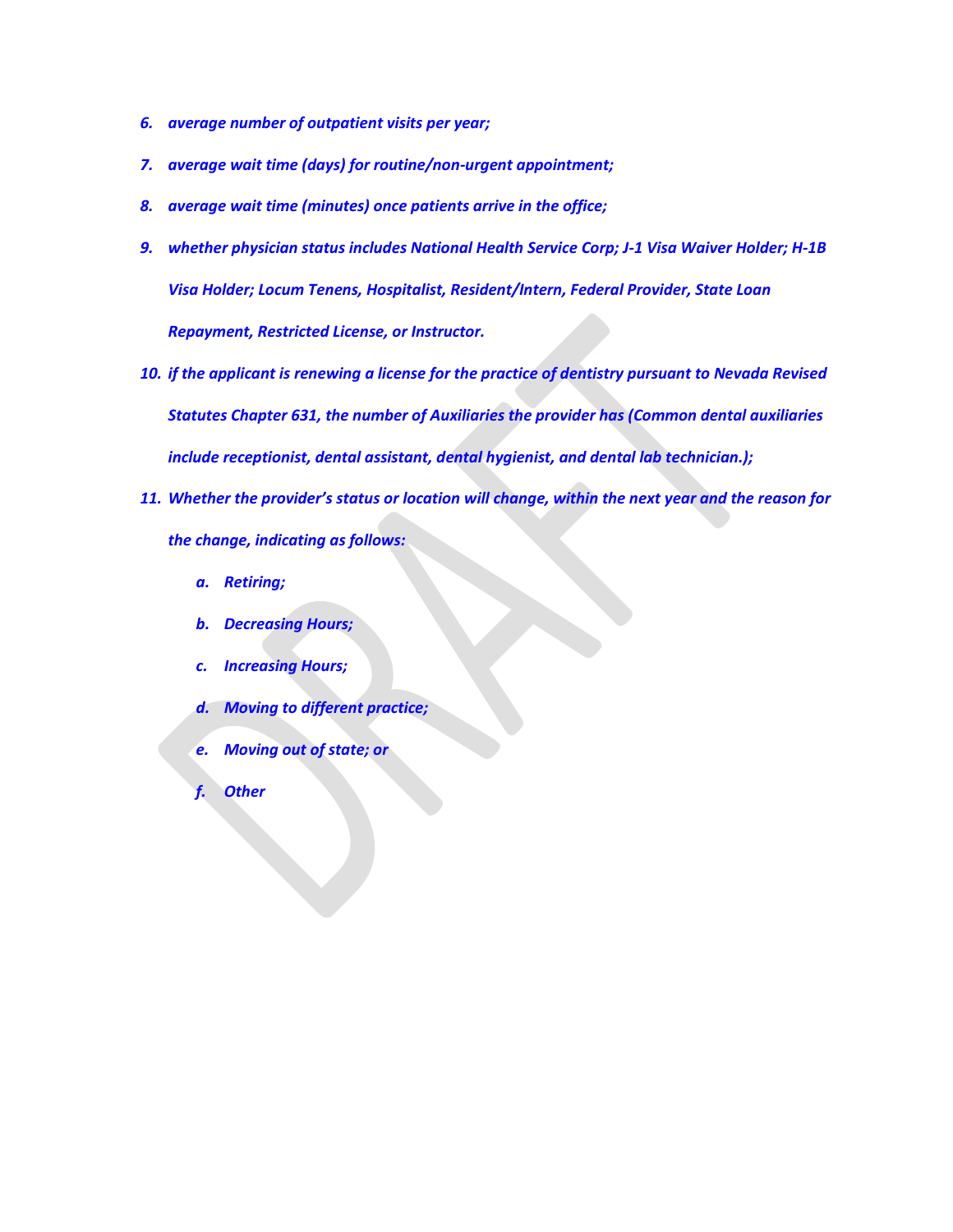

# **DEPARTMENT OF SUZANNE SUZANNE Bierman,**

**EXAMPLE AND HUMAN SERVICES Administrator** 



**IDMPH** 

 *Helping people. It's who we are and what we do.*  Richard Whitley, MS<br>*Director* **DIVISION OF HEALTH CARE FINANCING AND POLICY** 

# **SMALL BUSINESS IMPACT STATEMENT 2022**

# **PROPOSED AMENDMENTS TO NAC 439A**

The Division of Health Care Financing and Policy (DHCFP) has determined that the proposed regulation should not have any adverse effect upon a small business or negatively impact the formation, operation or expansion of a small business in Nevada.

A small business is defined in Nevada Revised Statutes NRS 233B as a "business conducted for profit which employs fewer than 150 full-time or part-time employees."

This small business impact statement is made pursuant to NRS 233B.0608 (3) and complies with the requirements of NRS 233B.0609. As required by NRS 233B.0608(3), this statement identifies the methods used by the agency in determining the impact of the proposed regulation on a small business in sections 1, 2, 3, and 4 below and provides the reasons for the conclusions of the agency in section 8 below followed by the certification by the person responsible for the agency.

## **Background**

The proposed regulation will revise Chapter 439A of the NAC and are being proposed in accordance with Senate Bill (SB) 379 of the 2021 81<sup>st</sup> Legislative Session. The proposed regulation provides provisions for the following:

- 1) Certain data elements are required under SB 379, Section 5, to meet requirements for Health Professional Shortage Area (HPSA) designations through the federal Health Resources Services Administration which supports recruitment and retention of health care professionals in Nevada.
- 2) The proposed regulation in NAC 439A adds additional data elements to the required database under SB 379, Section 5 (m). These additional data elements under SB 379 are also needed for HPSA designation that supports federal and state resources for recruitment and retention of health care providers.
- 3) SB 379 specifies requirements for affected health authorities and applicants for renewal of license or certificate. This proposed regulation will not create any additional requirements.
- 4) To collect these data elements, SB 379 requires the Department of Health and Human Services to develop data requests and make them electronically available to certain health professional licensing boards, which shall provide links to their respective applicants. Health care professionals renewing their licenses are encouraged, but not required, to complete the data request as part of the renewal process.
- 5) Applicants are not subject to disciplinary action, including, without limitation, refusal to issue the biennial registration or renew the license, for refusal or failure to complete a data request.
- 6) There are no fees associated with this proposed regulation.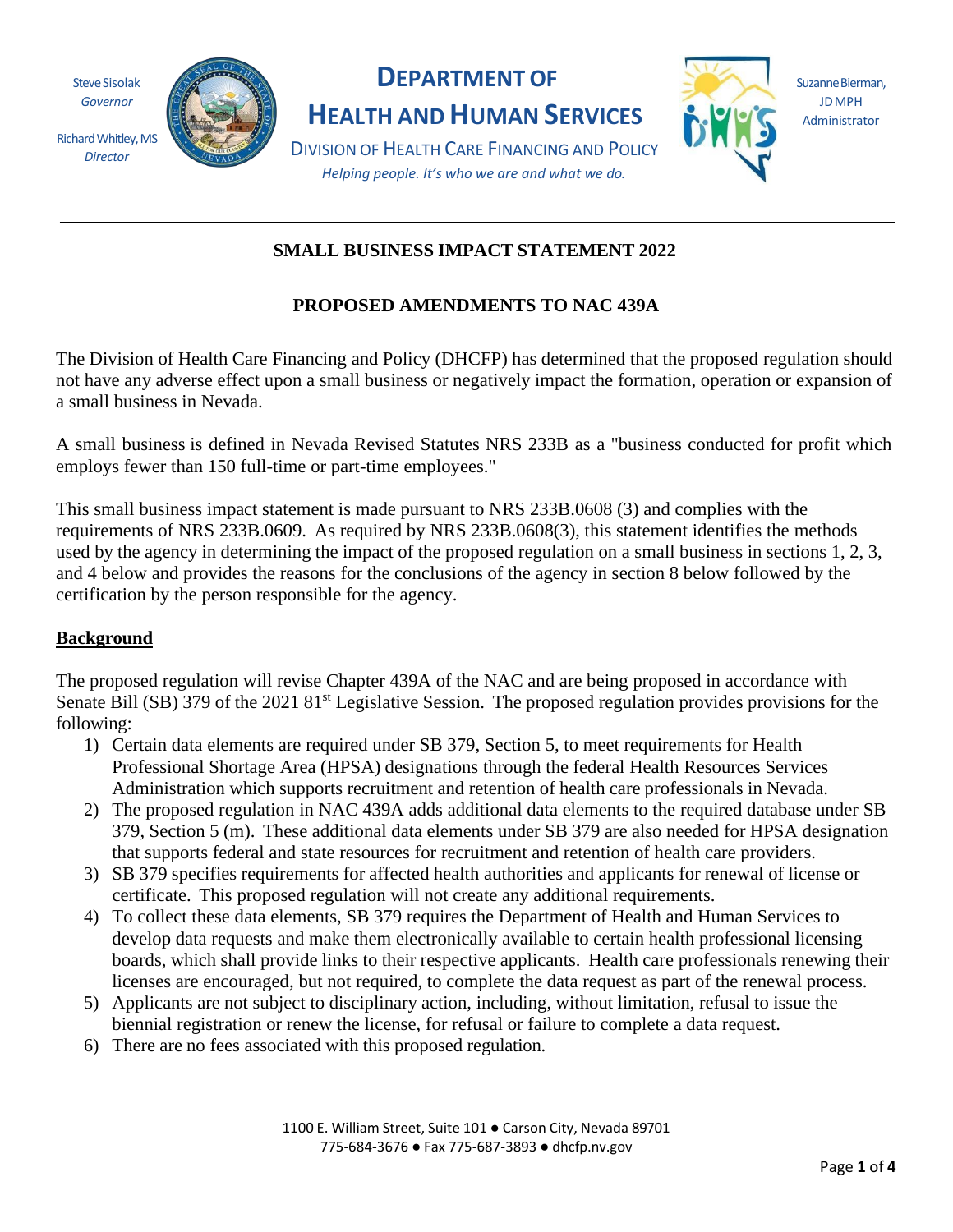The proposed regulation in NAC 439A will provide for:

- Additional questions for the data request allowed by Senate Bill (SB) 379, Section 5 (m) of the 81<sup>st</sup> Legislative Session, to support the health professional shortage area designation to leverage federal resources for recruitment and retention of health professionals.
- These questions will be added to the data request developed by DHCFP with the link provided to health care professional licensing boards for access through licensure renewal.
- Health care professionals renewing their licenses are encouraged, but not required, to complete the data request as part of the renewal process.

## **1) A description of the manner in which comment was solicited from affected small businesses, a summary of their response and an explanation of the manner in which other interested persons may obtain a copy of the summary.**

Pursuant to NRS 233B.0608 (2)(a), the DHCFP has requested input from small businesses, health care licensees, and stakeholders that are likely to be affected by the proposed regulation.

A Small Business Impact Questionnaire was sent to approximately eight licensing boards, four health professional associations, four managed care organizations, and thousands of enrolled Nevada Medicaid providers, along with a copy of the proposed regulation changes on May 4, 2022. The questions on the questionnaire were:

- 1) How many employees are currently employed by your business?
- 2) Will a specific regulation have an adverse economic effect upon your business?
- 3) Will the regulation(s) have any beneficial effect upon your business?
- 4) Do you anticipate any indirect adverse effects upon your business?
- 5) Do you anticipate any indirect beneficial effects upon your business?

#### **Summary of Responses**

| <b>Summary Of Comments Received</b>                                                           |                                                                                 |                                                                             |                                                                                |  |  |  |  |
|-----------------------------------------------------------------------------------------------|---------------------------------------------------------------------------------|-----------------------------------------------------------------------------|--------------------------------------------------------------------------------|--|--|--|--|
| (69 responses were received out of unknown* small business impact questionnaires distributed) |                                                                                 |                                                                             |                                                                                |  |  |  |  |
| Will a specific<br>regulation have an<br>adverse economic<br>effect upon your                 | Will the regulation<br>(s) have any<br>beneficial effect upon<br>your business? | Do you anticipate any<br>indirect adverse<br>effects upon your<br>business? | Do you anticipate any<br>indirect beneficial<br>effects upon your<br>business? |  |  |  |  |
| business?                                                                                     |                                                                                 |                                                                             |                                                                                |  |  |  |  |
| $Yes - 27$                                                                                    | Yes - $0$                                                                       | $Yes - 24$                                                                  | Yes $-3$                                                                       |  |  |  |  |
| $No - 36$                                                                                     | $No - 60$                                                                       | $No - 38$                                                                   | $No - 58$                                                                      |  |  |  |  |
| Unknown - 6                                                                                   | Unknown - 9                                                                     | Unknown - 7                                                                 | Unknown - 8                                                                    |  |  |  |  |

| Number of<br><b>Respondents</b><br>out of<br>Unknown* | <b>Adverse</b><br>economic<br>effect? | <b>Beneficial</b><br>effect? | Indirect<br>adverse<br>effects? | Indirect<br>beneficial<br>effects? |
|-------------------------------------------------------|---------------------------------------|------------------------------|---------------------------------|------------------------------------|
| 69                                                    |                                       |                              |                                 |                                    |

\*Estimated several thousand Nevada health care licensees received the questionnaire via licensing boards, professional associations, Medicaid listserv, Medicaid web announcement, and Managed Care Organizations.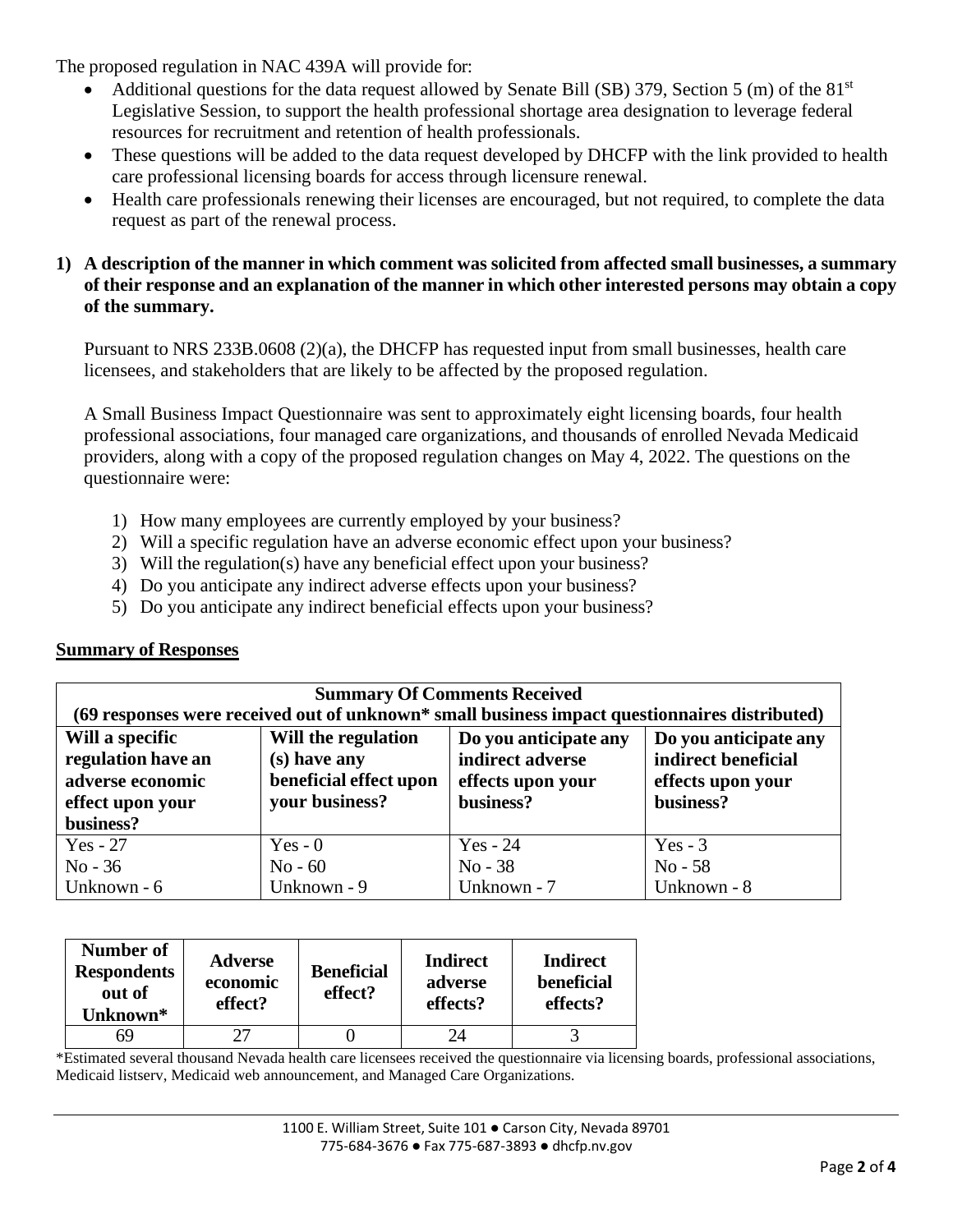## **2) Describe the manner in which the analysis was conducted.**

The DHCFP prepared and distributed a Small Business Impact Questionnaire to eight health professional licensing boards, four health professional associations, five Managed Care Associations, and thousands of enrolled Nevada Medicaid providers. A Public Workshop will be held on May 26, 2022 to allow for further input by the public and regulated community regarding the proposed regulation and how it will impact Small Businesses. Any comments will be taken into consideration for possible revisions to the regulation to reduce any impact.

### **3) The estimated economic effect of the proposed regulation on the small business which it is to regulate including, without limitation both adverse and beneficial effects and both direct and indirect effects.**

There is no estimated economic effect of the proposed regulation on small business.

## **4) Provide a description of the methods that the agency considered to reduce the impact of the proposed regulation on small businesses and a statement regarding whether the agency actually used any of those methods.**

The proposed regulation to add questions to the data request under SB 379 should not present a significant impact on small businesses because they are not required to complete the data request. The DHCFP will develop the data request and provide a link to health professional licensing boards, as required under SB 379. In addition, input and comments from small businesses, health care licensees, and stakeholders regarding the proposed regulation, including the economic impact the proposed regulation may have, will be taken into consideration for possible further revisions to the regulation to reduce any possible impact.

Feedback from the Small Business Impact Questionnaire reflected concerns from many respondents regarding the cost of tracking the data needed to answer these questions. The DHCFP will post a Question and Answer document, with notice to respondents and stakeholders, to provide clarification that there is no penalty for declining to complete the data request. In addition, for the purposes of the Health Professional Shortage Area designations, the federal administrative authority – Health Resources Services Administration – allows respondents to estimate these numbers and percentages. Consequently, data systems are not required for the providers to respond to the data request if they choose to do so.

A small number of respondents expressed privacy concerns regarding information about their businesses or their patients. In accordance with SB 379, data will only be published in aggregate form. No identifying information of businesses or clients will be published. All data will be secured on the Medicaid database.

#### **5) The estimated cost to the agency for enforcement of the proposed regulation.**

There is minimal cost to the agency for enforcement of the proposed regulation.

#### **6) If the proposed regulation provides a new fee or increases an existing fee, the total annual amount DPBH expects to collect and the manner in which the money will be used.**

This proposed regulation does not include a new fee or increase of an existing fee.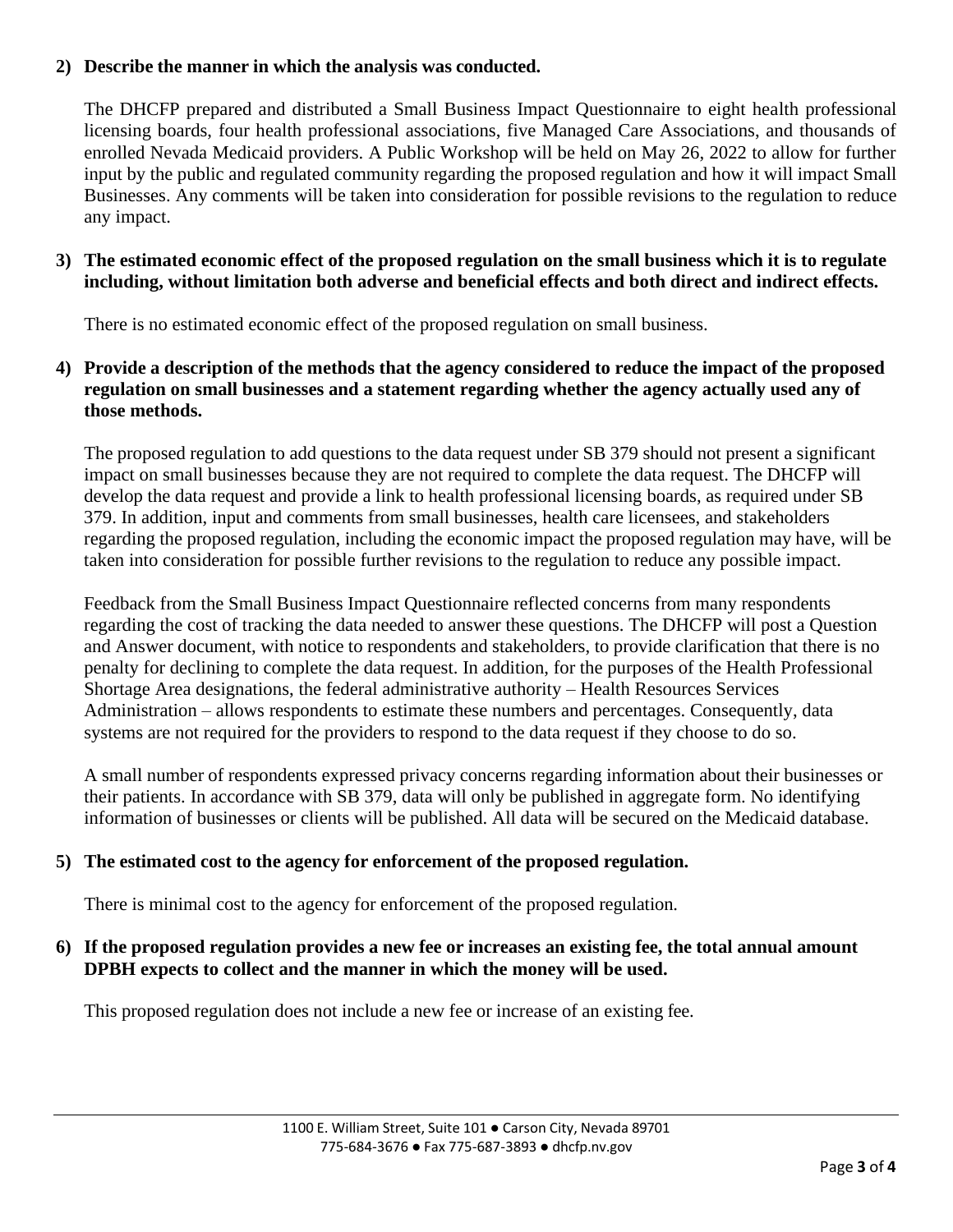#### **7) An explanation of why any duplicative or more stringent provisions than federal, state or local standards regulating the same activity are necessary.**

The questions proposed for addition are part of the Health Professional Shortage Area designation process required to access federal resources for recruitment and retention of health professionals, and are allowed under SB 379, Section 5, Subsection (m), *Any other information prescribed by regulation of the Director.* 

### **8) Provide a summary of the reasons for the conclusions of the agency regarding the impact of a regulation on small businesses.**

The DHCFP concludes the proposed regulation will produce a limited impact on small businesses. The impacted licensing boards are required to post a link for the data request that will reside on the DHCFP website, regardless of the proposed additional questions. The impacted health professionals are encouraged, but not required, to complete the data request upon renewal of licensure.

Although many respondents to the small business impact questionnaire identified labor and electronic health record system costs to track data to answer these questions, any potential costs will be minimized because there is no penalty for not completing the data request. Further, as noted above, estimates are allowable by the federal authority for Health Professional Shortage Area designations.

Any other persons interested in obtaining a copy of the summary may e-mail, call, or mail in a request to:

Division of Health Care Financing and Policy Medical Programs Unit / Primary Care Office 1100 E. William Street, Suite 101 Carson City, NV 89701 Tarryn Emmerich-Choi Phone: (775) 684-2204 Email: [temmerichchoi@dhcfp.nv.gov](mailto:temmerichchoi@dhcfp.nv.gov) 

#### **Certification by Person Responsible for the Agency**

I, Suzanne Bierman, Administrator of the Division of Health Care Financing and Policy certify to the best of my knowledge or belief, a concerted effort was made to determine the impact of the proposed regulation on small businesses and the information contained in this statement was prepared properly and is accurate.

Signature: Suzanne Bierman (May 11, 2022 11:55 PDT)

**[Suzanne Bierman](https://microsoftintegration.na2.echosign.com/verifier?tx=CBJCHBCAABAA1pB91Vcs9thePBoqa_XChhBSovDxXpxm) (May 11, 2022 11:55 PDT)**<br> **Suzanne Bierman (May 11, 2022 11:55 PDT)**<br>
Date: <u>O5/11/2022</u>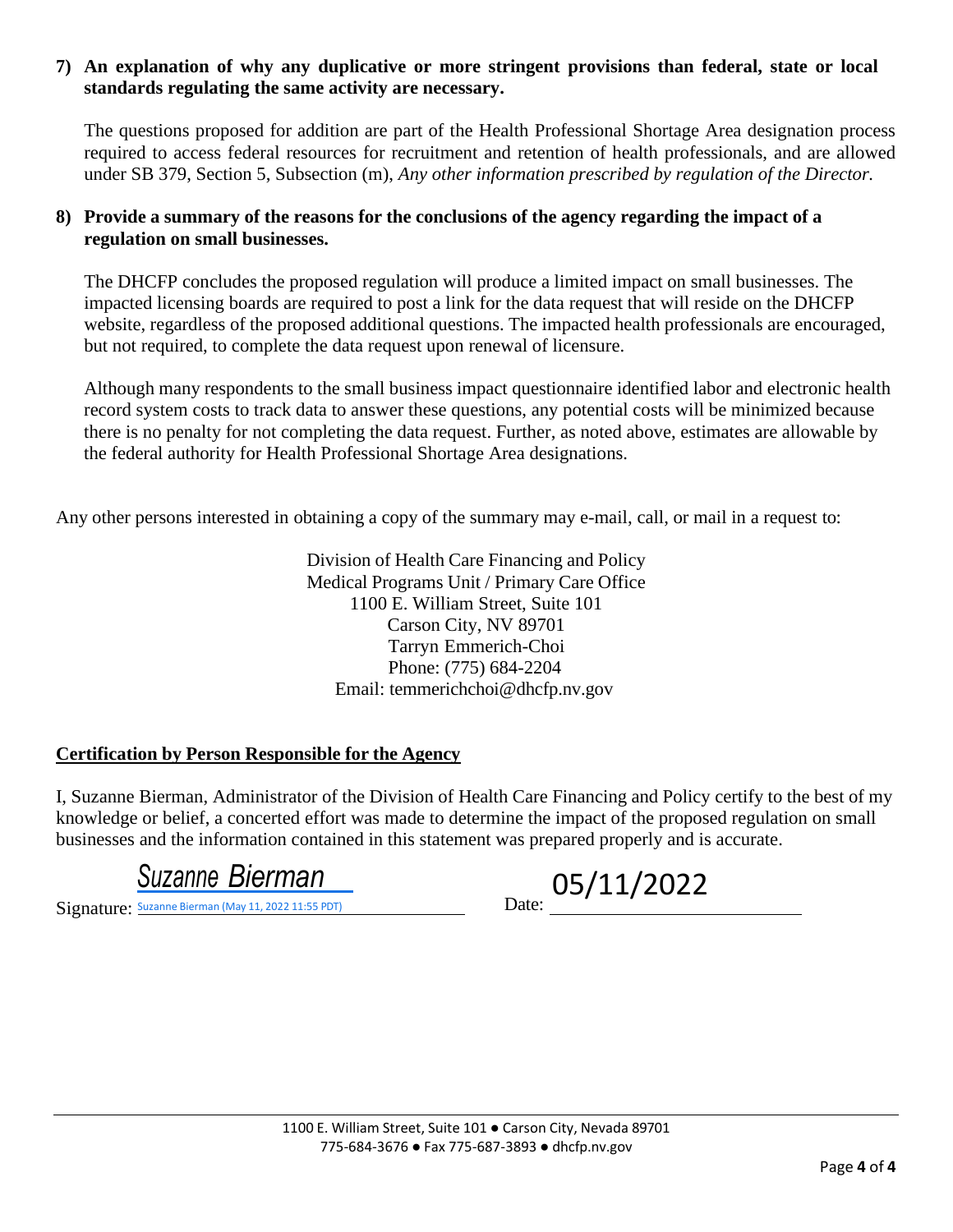#### **Questions and Answers For Proposed Regulations under Senate Bill 379 and Small Business Impact**

[Senate Bill 379](https://www.leg.state.nv.us/App/NELIS/REL/81st2021/Bill/8066/Text) of the 2021 81<sup>st</sup> Nevada state legislative session requires the Nevada Department of Health and Human Services (DHHS) to establish and maintain a database concerning healthcare providers and to develop a data request and provide a link to certain licensing boards. These licensing boards are required to make this link available to licensees upon application for renewal. Sections 9, 12- 20, 22-30, 32, 33 35 and 36 of this bill provide that *an applicant from whom data is requested is not required to complete the request.*

The proposed regulation will add questions to assist the state with Health Professional Shortage Area (HPSA) designations, under the federal Health Resources Services Administration. These designations leverage resources for recruitment and retention of health care professionals to Nevada.

Below are questions and answers to help provide clarification of this regulation.

- **Q: The deadline for the Small Business Impact Questionnaire did not seem reasonable and appears designed to minimize response.**
- A: The Small Business Impact Questionnaire was published and distributed to stakeholders, including licensing boards and associations, on May 4, 2022 with a deadline of May 9, 2022. We regret that some providers did not receive the SBIQ until a few days later, as secondary recipients. Additional input will be considered at the May 26, 2022 Public Workshop.
- **Q: The data required by the additional questions will create an administrative burden requiring additional staff time and data system updates to track the information accurately.**
- A: Senate Bill 379 requires the DHHS to establish and maintain a database, and also requires certain health care professional licensing boards to post a link to this database. However, licensees applying for renewal are **not** required to complete the request. In addition, the federal authority for HPSA designation allows estimated data in response to these questions.

#### **Q: Why does the state or government need to gather all this information?**

A: This information is used by the federal Health Resources Services Administration (HRSA) to provide various resources to states, including loan repayment and scholarships to health professionals willing to serve in a Health Professional Shortage Area (HPSA). The questions in this proposed regulation support the designation process.

#### **Q: If the survey is optional, then you have to wonder how representative the results will be.**

- A: The state is required to collect data reflecting this information from at least 66% of providers.
- **Q: Data coming from various providers can be interpreted differently and could include inaccurate data. Requesting data could also negatively impact re-credentialing. Providers may not re-credential due to the cost and time burden. This in turn would negatively impact the Nevada community.**
- A: The federal Health Resources Services Administration has determined to allow for estimates in response to these questions, but requires a significant number of responses (66% of providers) to support designation of Health Professional Shortage Areas. The state must also provide demographic data to support designations. Consequently, the average of the combined responses together with the demographic data will generally provide an accurate picture.